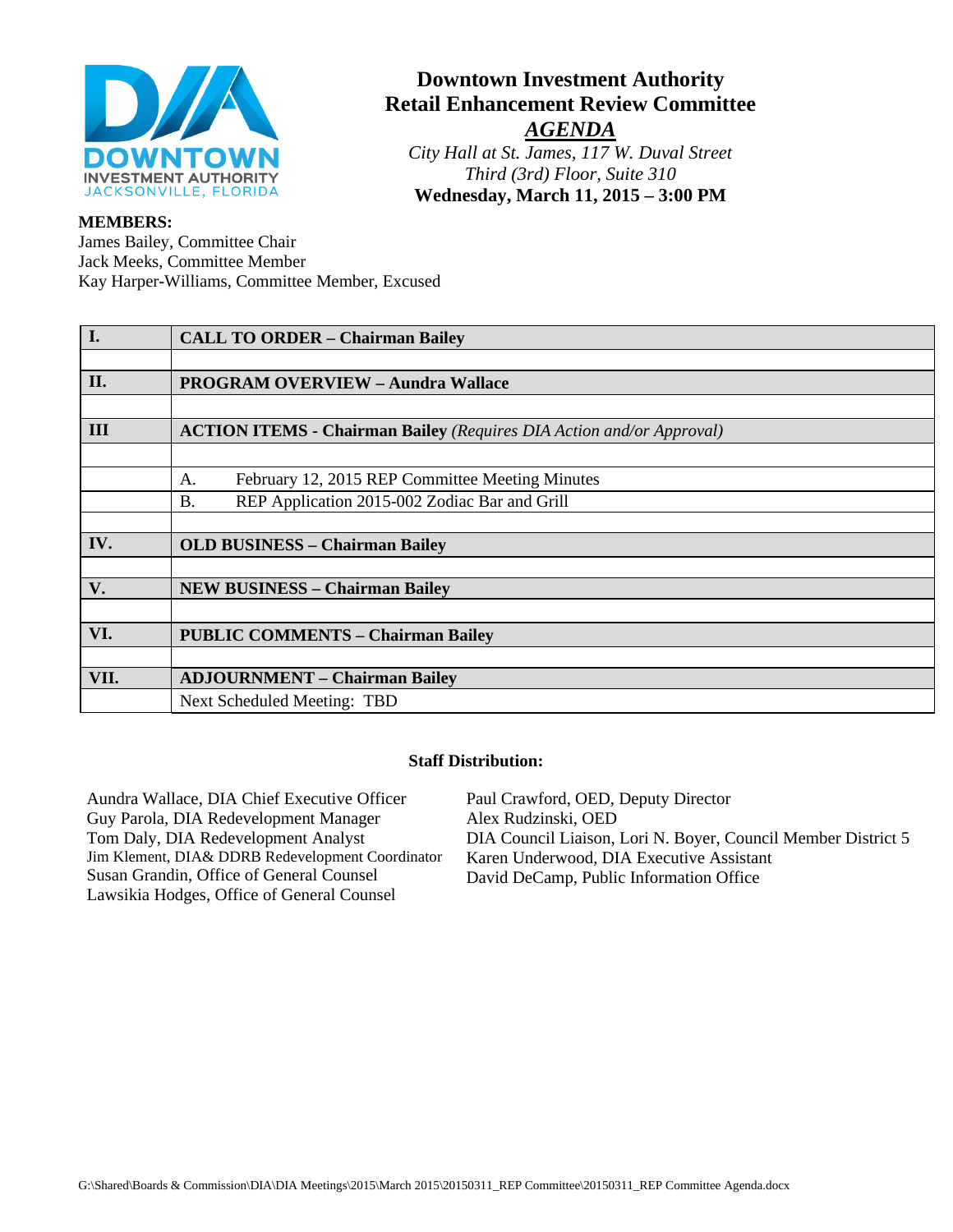

**Downtown Investment Authority Retail Enhancement Program Committee City Hall at St. James 117 West Duval St., 3rd Floor, Conference Room A**

*March 11, 2015 - 3:00 p.m.*

# *REP Committee Meeting MEETING MINUTES*

**Board Members Present:** Jim Bailey, Chair and Jack Meeks **DIA Staff Present:** Aundra Wallace, Jim Klement, Guy Parola, and Tom Daly

**Office of General Counsel:** Not Present.

**Next meeting:** TBD

# **I. Call to Order – Chairman Bailey**

A quorum was confirmed and Chairman Bailey called the called the review committee meeting to order at approximately 3:00 p.m.

# **II. Action Items**

# **II.A. REP 2015-002**

Staff provided an overview of application REP 2015-002, Zodiac Bar and Grill.

**A MOTION WAS MADE BY BOARD MEMBER MEEKS AND SECONDED BY BOARD MEMBER BAILEY TO APPROVE REP APPLICATION 2015-002 ZODIAC BAR AND GRILL, 120 WEST ADAMS STREET FORGIVEABLE LOAN FOR \$18,288, SUBJECT TO:**

- **1) APPLICANT TO OBTAIN APPROPRIATE PERMITS WITHIN 6 MONTHS OF FINAL PROGRAM DOCUMENT APPROVAL AND EXECUTE AGREEMENTS WITH DIA.**
- **2) APPLICANT TO HAVE ALL WORK COMPLETED WITHIN A 6 MONTH PERIOD FROM FINAL PROGRAM DOCUMENT APPROVAL AND EXECUTED AGREEMENTS WITH DIA.**
- **3) APPLICANT MAY RECEIVE UP TO A 6 MONTH PERIOD EXTENSION TO COMPLY WITH FINAL PROGRAM DOCUMENT APPROVAL AND DIA EXECUTED AGREEMENTS.**